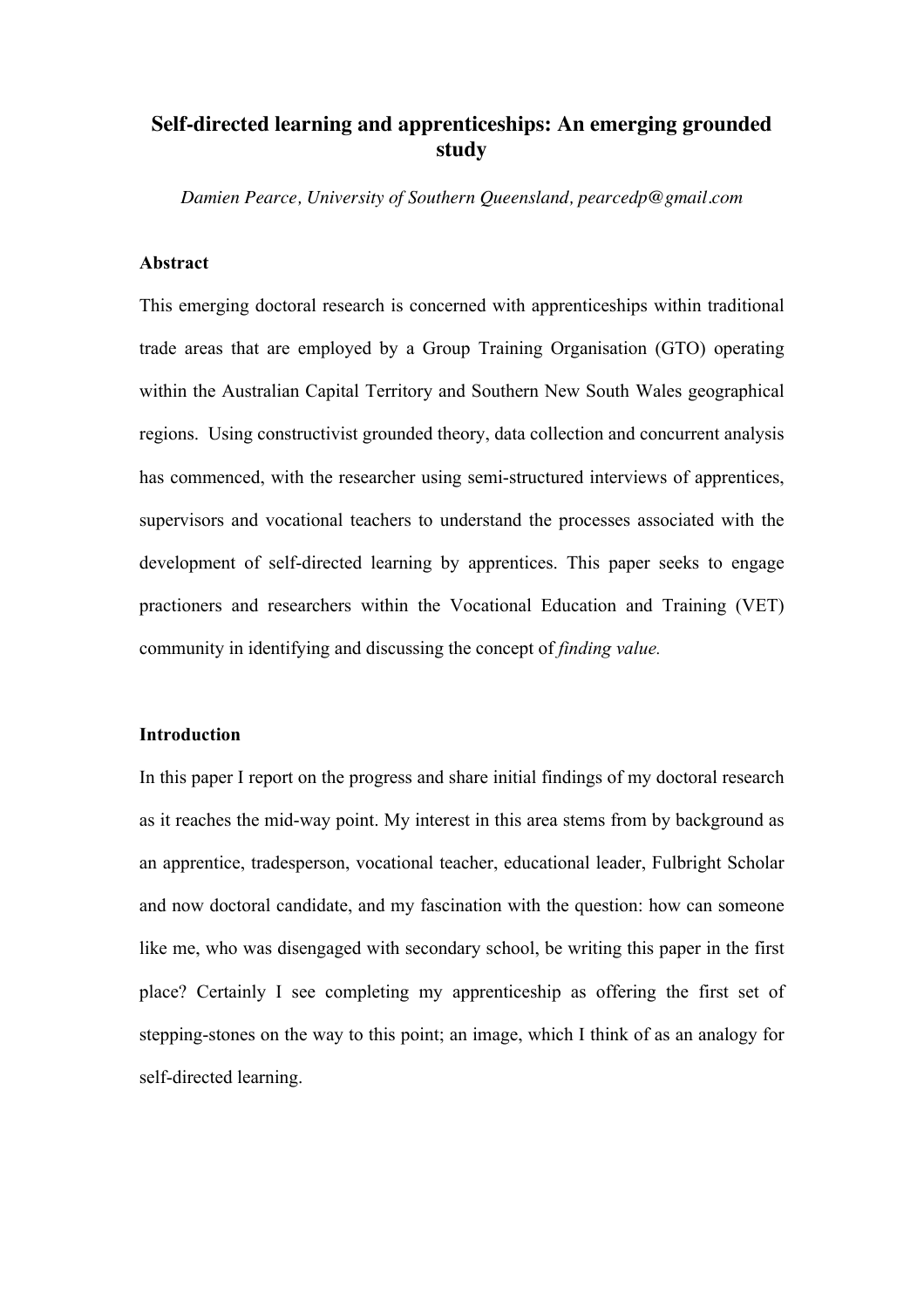During this project I am seeking to add to the knowledge base by developing a deep understanding of the manner in which apprentices in contemporary Australian work environments develop the capacity for self-directed learning. My decision to use the research methodology of constructivist grounded theory allowed me to use selfdirected learning, as the sensitising concept to guide the collection of data. This paper presents my initial observations towards the development of a substantive theory of how apprentices develop the capacity to be self-directed learners, specifically the emerging category of the apprentice *finding value* to seek an apprenticeship.

# **Research Questions**

This paper concentrates on the emerging category of how apprentices find value to seek and commence an apprenticeship but the broader study seeks to find answers to the following questions.

- o How does self-directed learning develop in apprentices?
- o What are the relationships between contemporary vocational pedagogy, selfdirected learning and emerging professional practice of apprentices in Australia?
- o What substantive theory can be used to demonstrate the process through which apprentices develop the capacities for self-directed learning?

These questions are important, as there is renewed interest within VET for the development of cognitive skills to complement technical skills (National Quality Council, 2009).

The anticipated outcome of this study is the development of a substantive theory about self-directed learning within apprenticeships, to contribute to the existing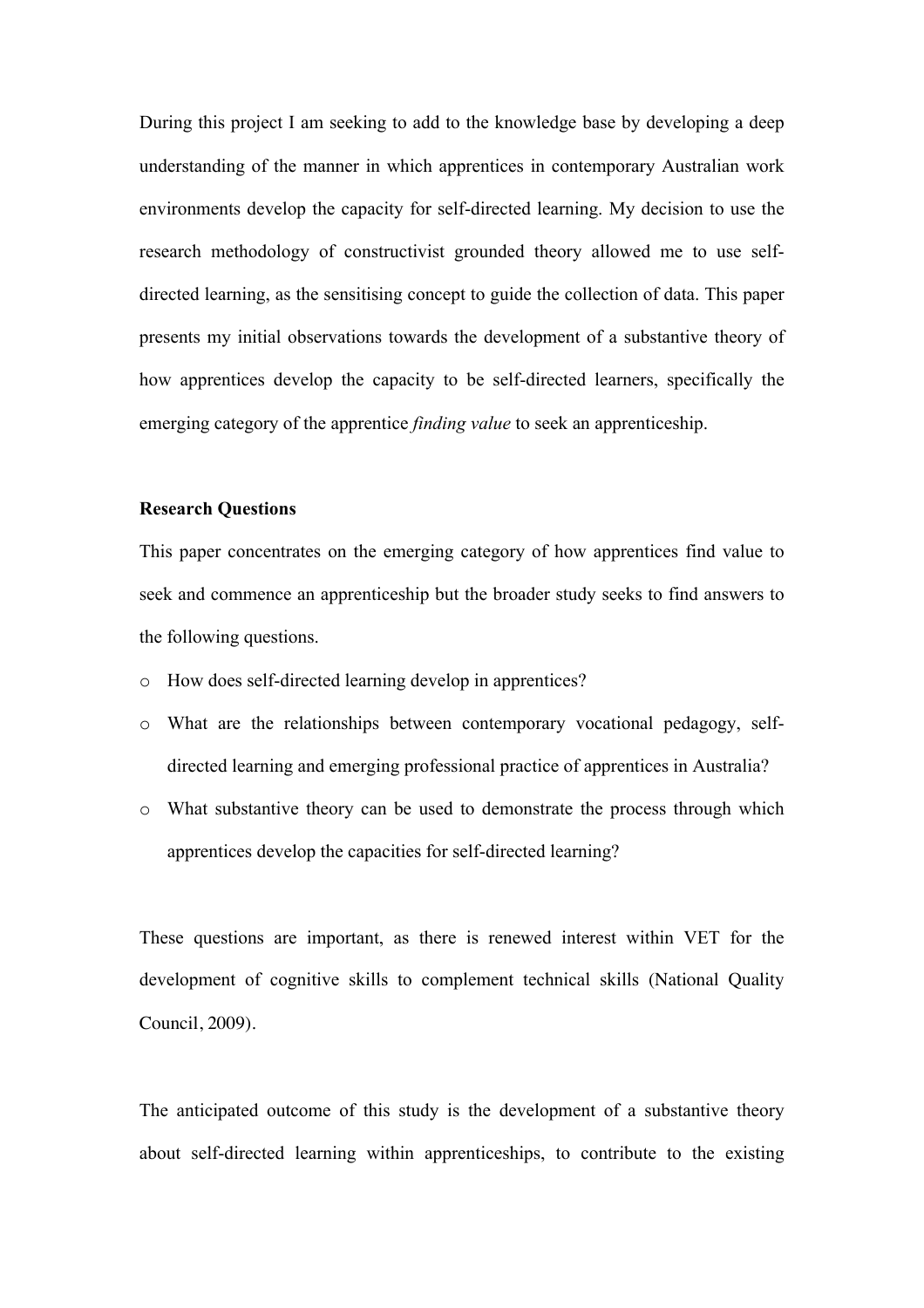knowledge base of self-directed learning, workplace learning, professional and vocational pedagogy.

# **Ethics and methods**

Ethics approval for this research project was granted from the University of Southern Queensland (#H13REA049) and permission to conduct research was also attained from the GTO that employed the apprentices and the Registered Training Organisation (RTO) that employed the vocational teachers. The apprentices were interviewed at the premises of the GTO, away from their workplace. The supervisors and vocational teachers were interviewed within their workplaces at a location where distractions and external influences could be minimised. Interviews were recorded using a digital voice recorder. Following transcription of the interview by the researcher, each participant was provided with copy of the transcript for validation. Subsequently, the participants were encouraged to clarify or extend on topics.

At the time of writing this paper, I have interviewed 7 apprentices, 3 supervisors and 3 vocational teachers who are active participants in terms of apprentice learning where both on-the-job and off-the-job approaches to delivery and assessment are incorporated. The questions asked during these interviews sought to illuminate the participants' understandings about self-directed learning and how the ability to be self-directed is developed by apprentices. The quality and content of these interviews depended, to a great extent, on the rapport that I built with the research participants. I do not believe that I would have had the same high level of engagement with the participants if I introduced myself as a 'doctoral student' as opposed to a 'tradesperson' in, what the participants identified, as a traditional trade. During the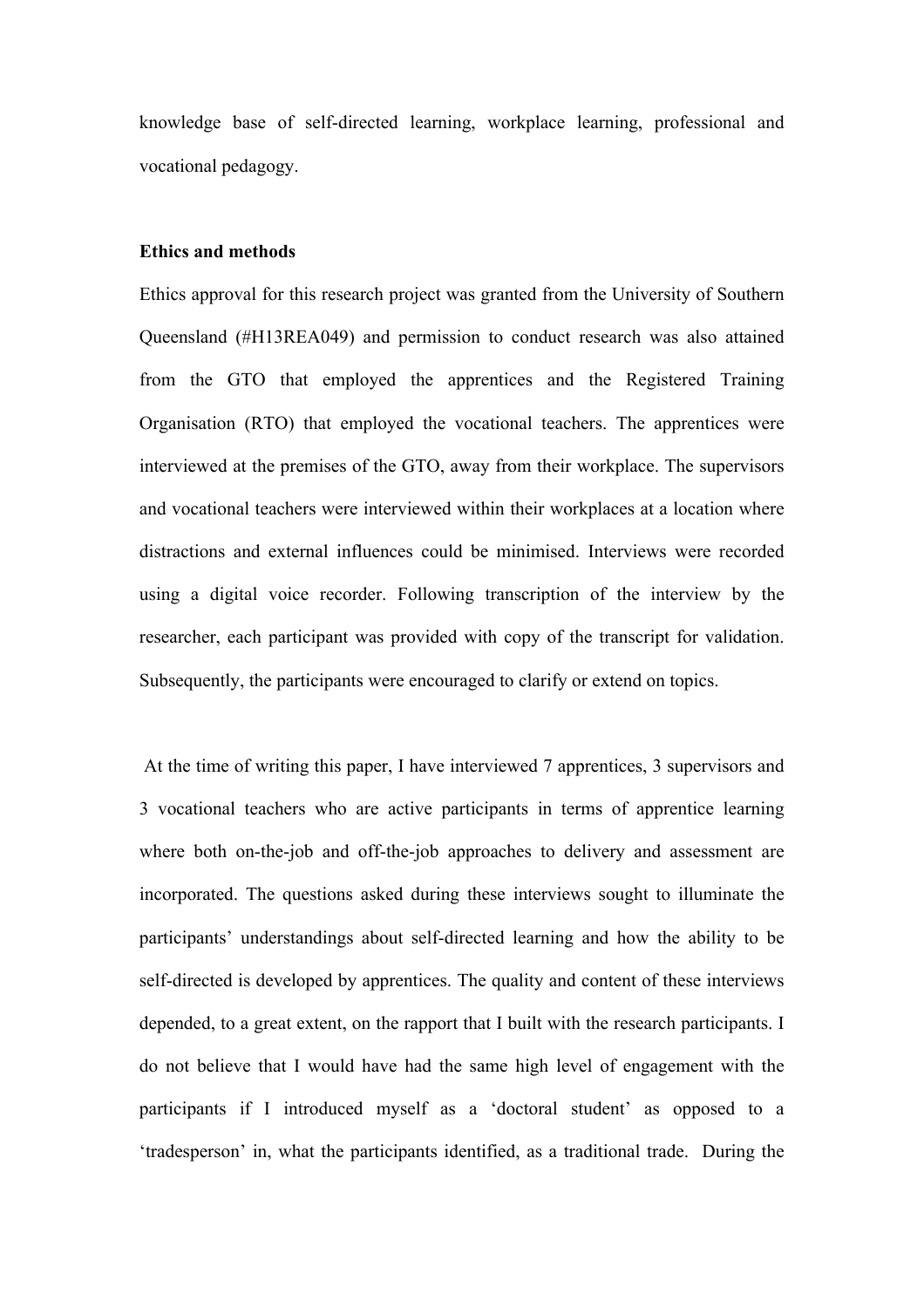concurrent collection and analysis of data the researcher has constructed emergent categories from the data.

The initial approach to data collection was underpinned by the sensitising concept of self-directed learning. Sensitising concepts provide an epistemological underpinning, within constructivist grounded theory, as an initial theoretical perspective towards the research process. The sensitising concepts have guided the initial data collection, through semi-structured interviews and initial (purposeful) sampling of apprentices and theoretical sampling of supervisors and vocational teachers (Charmaz, 2006, 2009).

# **Methodology**

The research methodology that is being used within this research project is constructivist grounded theory within an interpretivist paradigm. This methodology is constructivist as it assumes that knowledge is socially constructed and it is interpretative as the emerging theory is informed by the perspective and positioning of the researcher (Charmaz, 2006). Grounded theory is a commonly used and popular approach to qualitative research methods (Charmaz, 2006). It is a relatively new method that was developed towards the late 1960's and has been accredited to Glaser and Strauss (1967). The objective of grounded theory, through an interpretive theoretical lens, is the description of society and the identification of core concepts required for change (Cohen, Manion, & Morrison, 2007). Grounded theory allows the development of theory and the illumination of what has occurred and what is occurring (Morse, 2009). Grounded theory "forms frameworks that explains why organisations, communities or nations experience and respond to events, challenges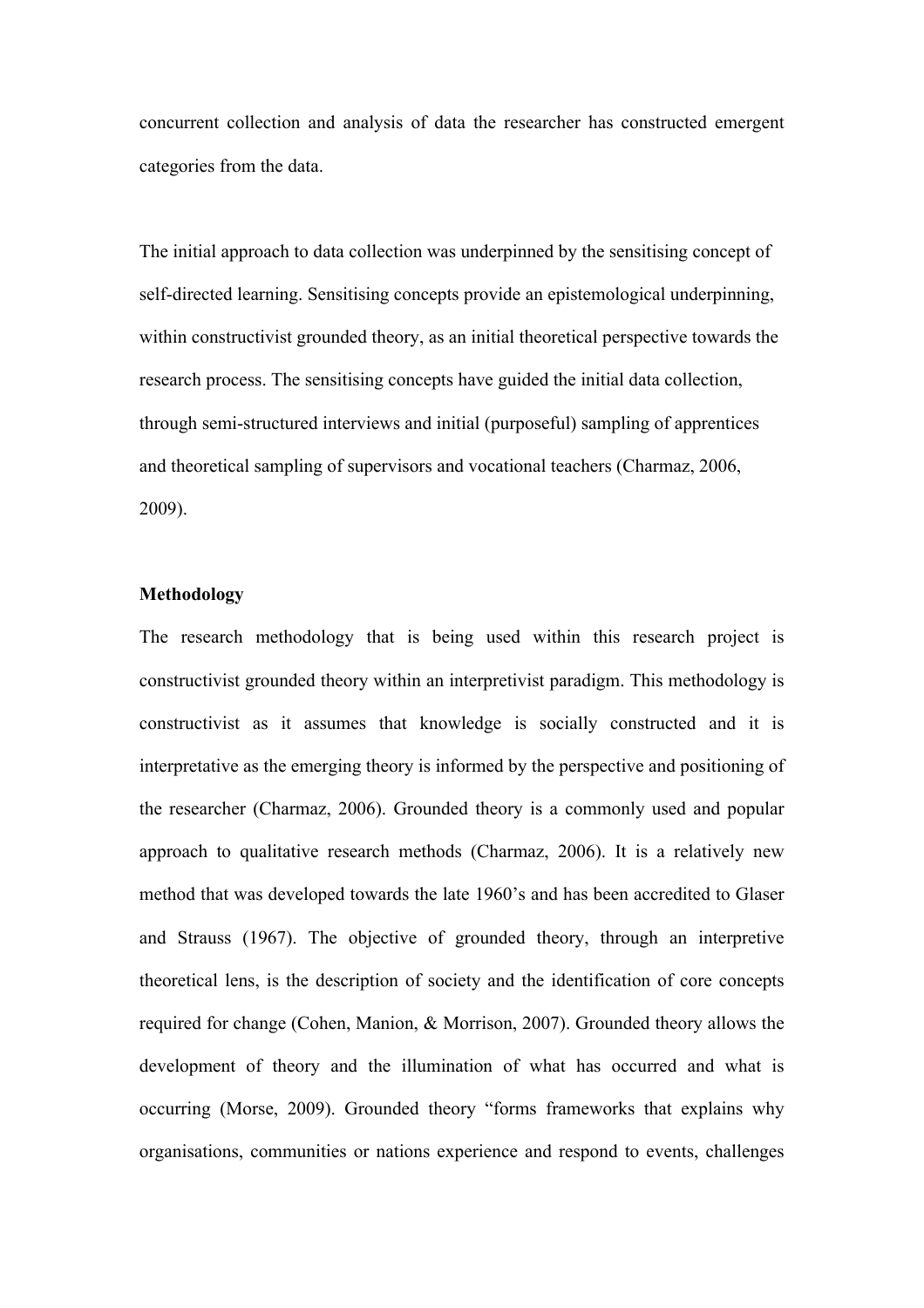and problematic situations" (Corbin & Holt, 2011, p. 113). Given that the proposed research aims to illuminate and explain the experiences of apprentices, the methodology of constructivist grounded theory is highly suitable. The resulting substantive theory that will emerge from the study will be compared to existing theories and the 'theory development approach' of constructivist grounded theory may provide insights that are not obvious to 'theory testing' researchers.

An essential feature of grounded theory research is the continuous cycle of collecting and analysing data. The data is analysed as soon as it is collected. Another feature of grounded theory research is the researcher's writing of reflective memos. Charmaz (2006) suggests these "catch your thoughts, capture the comparisons and the connections you make and crystalise questions and directions for you to peruse" (p. 72).

Within the broader community of grounded theorists there is debate about where to locate the literature review. Within classic grounded theory, Glaser and Strauss (1967) were concerned with the undue influence or perspectives that a researcher may bring to research where grounded theory was the methodology. They suggested that in order to mitigate pre-conceived ideas the researcher should delay the review of literature until the twilight stages of the research. Their belief was that by doing so researchers would be more open to finding what was *in* the data rather than forcing the data to fit pre-existing ideologies and concepts. Charmaz (2006) rejects this view and consistent with Charmaz' constructivist approach to grounded theory; I commenced this research project with an initial review of the literature. Informed by my professional experience and background.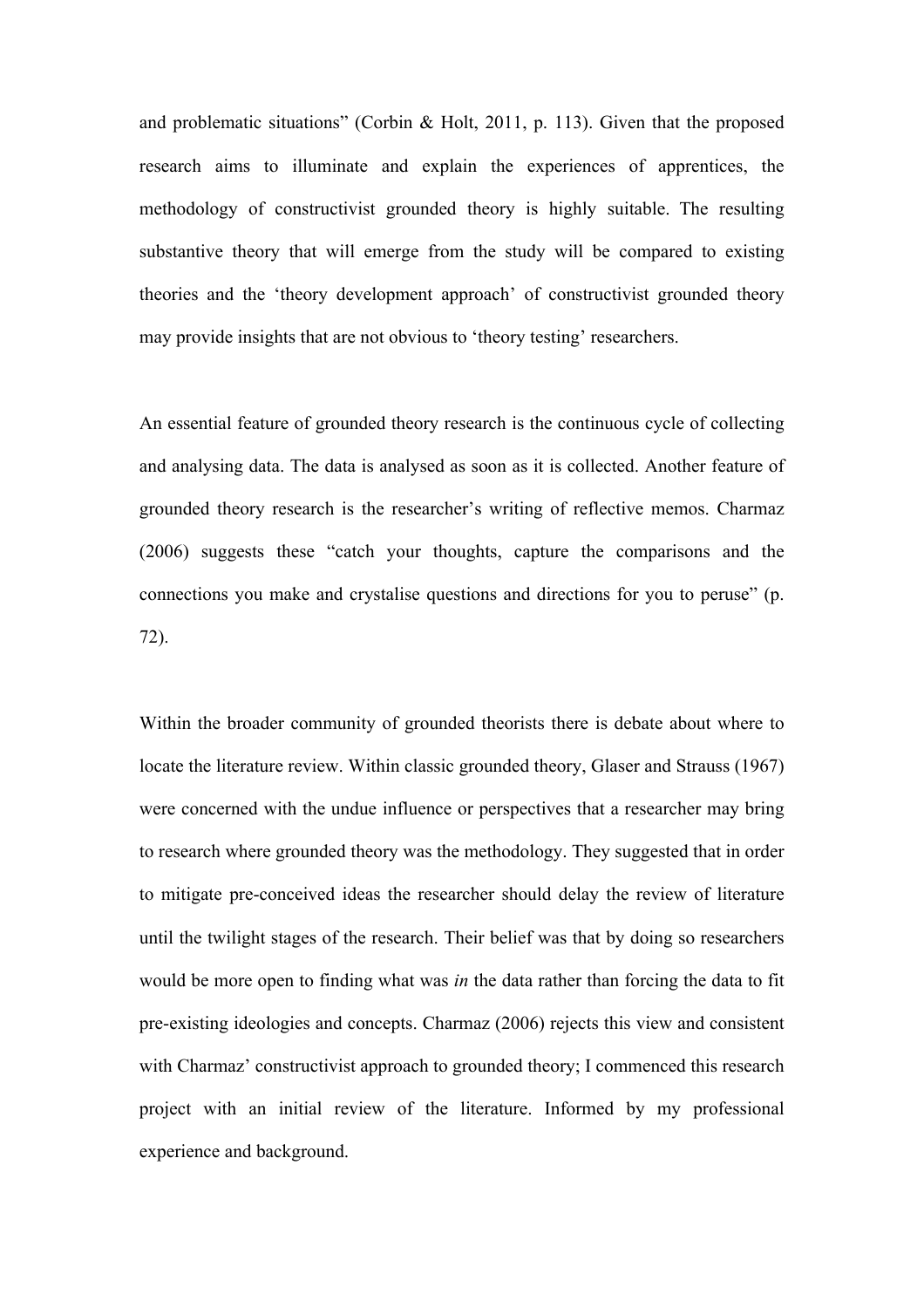## **Literature Review**

The literature regarding self-directed learning is expansive and, within this paper, I will focus on the origins, interpretation and tensions of self-directed learning.

Self-directed learning has been a fundamental aspect of the practice and identity of adult educators since receiving scholarly interest some 40 years ago (Houle, 1972; Knowles, 1975; Tough, 1967). There is a broad literature base on adult education where learning is facilitated as opposed to didactically taught which has been linked in education theory and practice to the notion that adults direct their own learning, in contrast to learning that is directed by teachers (Merriam, Caffarella, & Baumgartner, 2007). Foley (1992) observes that this self-direction for many educators came to be understood as inherent characteristics of cognition, where the educator facilitated the emergence of these characteristics in adult learners. Mezirow (2000) identifies that the broad purpose for adult education is "to help adults realise their potential for becoming more liberated, socially responsible and autonomous learners – that make more informed choices by becoming critically reflective" (p. 30). Becoming critically reflective is consistent with becoming a self-directed learner, as the key to selfdirectedness is being critical of taken for granted assumptions (Brookfield, 2012).

Brookfield (1986) and Merriam et al. (2007) purport that questioning assumptions goes to the purpose and practice of adult education that arguably places self-direction as a distinctive form of adult cognition and an approach to identify a methodical inclination exercised by adults. Tough (1979) and Knowles (1973, 1975) have been inclined to stress self-directed learning in terms of a systematic approach to designing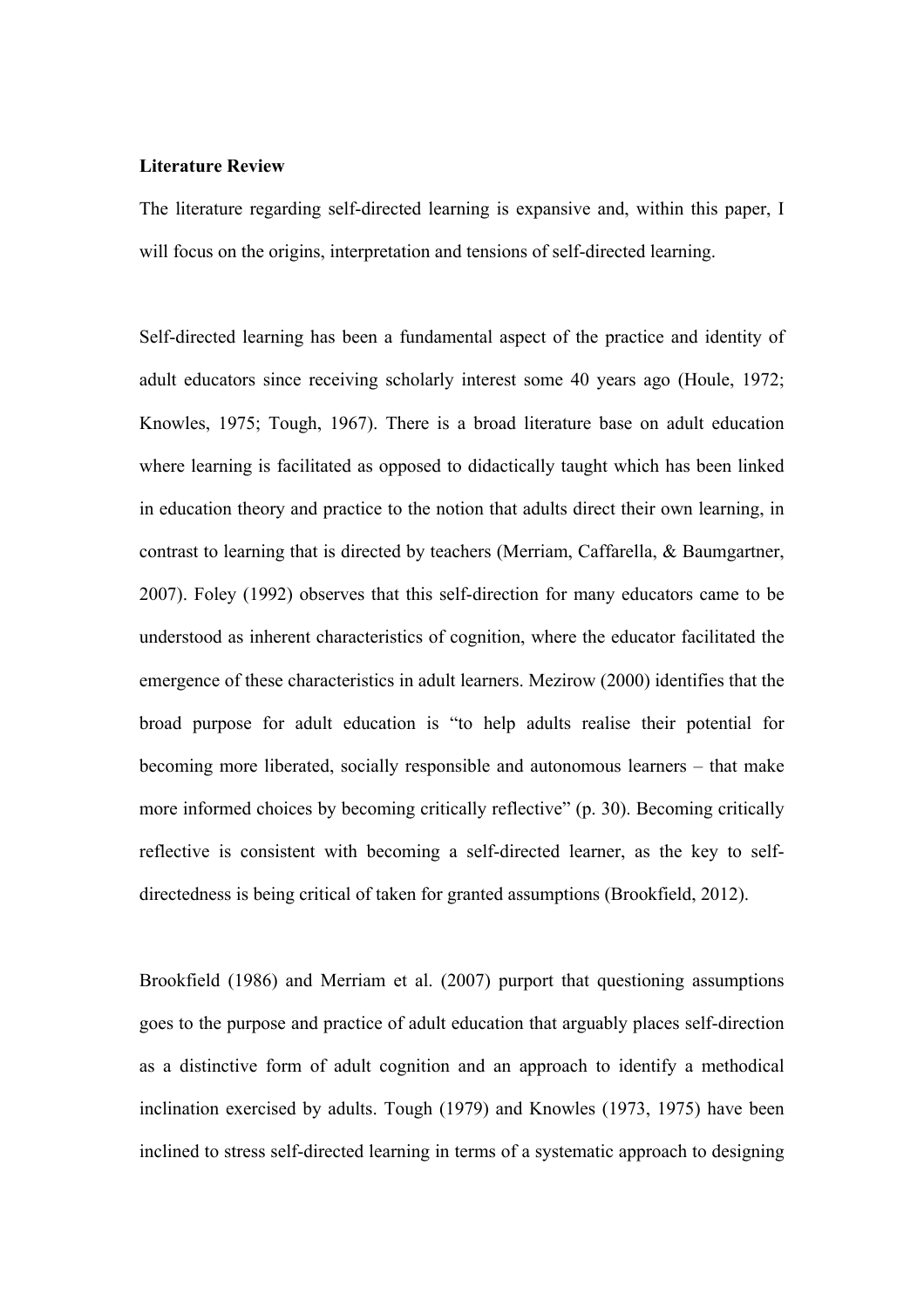learning activities for adults which includes adults diagnosing their own learning needs and choosing and implementing their individual learning strategies. Subsequent writers have suggested that self-directed learning is more a complex experience than represented by the systematic process. Kasworm (1983) contends that a systematic approach to learning fails to consider the internal or external state of the learner, and Brookfield (1986) suggests that this systems approach is a linear model of selfdirected learning which ignores the social context where learning takes place.

Cranton (2006) accepts that adult learning is usually described as self-directed, however reflects that the definitions for self-directed learning are varied and confusing. According to Cranton, this confusion commenced with Knowles (1975, 1980) when he suggested that adults have a "preference" for self-directed learning. Cranton believes that in practice, the preference aspect of self-directed learning has been overlooked. Subsequently, self-direction has been considered as something that adults intrinsically possess and that therefore does not require to be developed in adults in order to become a favoured approach to teaching and learning. Hiemstra and Brockett (2012) suggest that administrators and practitioners who subscribe to the belief that self-directed learning is intrinsic to learners have a tendency to cite this position as a justification to reduce resources to adequately support learners where students are left to their own devices and are held solely accountable for not meeting learning outcomes. Carré, Jézégou, Kaplan, Cyrot, and Denoyel (2011) caution that we must remain watchful that learners are not put in the position of being the sole managers of their education. Additionally, despite the acknowledgement that the ability to be self-directed is essential in dealing with complexity (Guglielmino & Long, 2011), students that have previously excelled within didactic or teacher centred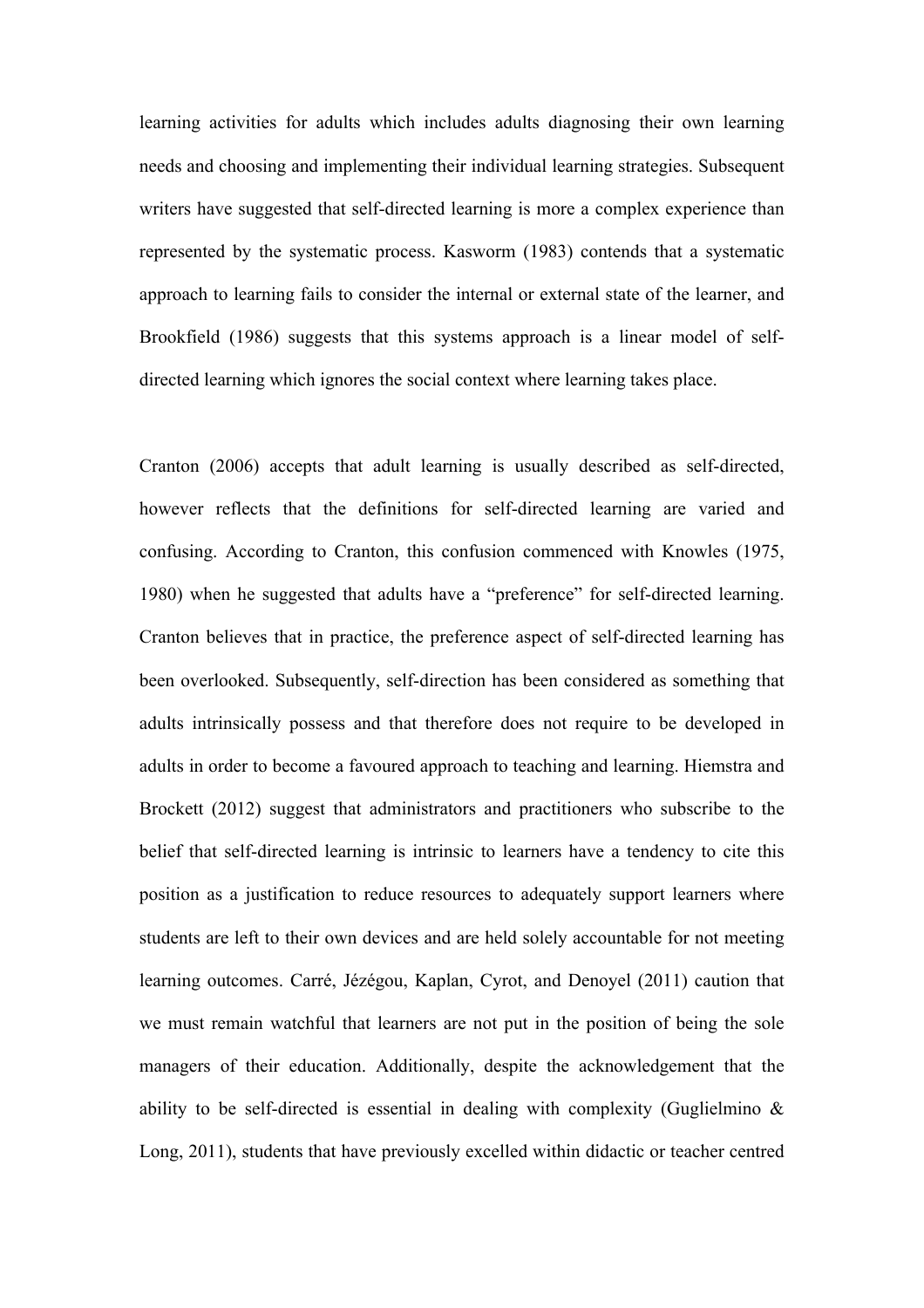approaches appear to value the familiar and are resistant to change. Therefore, for some students, strategies that promote self-directed learning can be seen as intimidating as they are encouraged to accept increased responsibility for their learning (Piskurich, 2011; Smith, 2001).

Acknowledging the varied and confusing definitions and varied applications of selfdirected learning, Candy (1991) synthesised the early literature, in relation to selfdirected learning, and developed a helpful framework for learners and educators. The framework consisted of four facets: learner control in terms of people making decisions about their learning; autonomy as a personal characteristic; selfmanagement by the individual planning their educational experience; and the autodidaxy of engaging in formal independent learning projects. In support, Merriam et al. (2007) states that there are three main goals for self-directed learning:

- i. To enhance the ability for adult learners to be self-directed in their learning;
- ii. Foster transformational learning as central to self-directed learning;
- iii. Promote emancipatory learning and social action as integral to self-directed learning.

Over the last decade there has been little scholarly attention given to self-directed learning within the context of Australian VET. Earlier work by Brooker and Butler (1997) which focussed on apprenticeships, showed that self-directed learning in the workplace can be effective if structures to support on-the-job learning are implemented and maintained. Their research, at that time, indicated that apprentices were often left to learn on their own. They also observed that when processes *were* in place to support learning in the workplace, there was still a considerable level of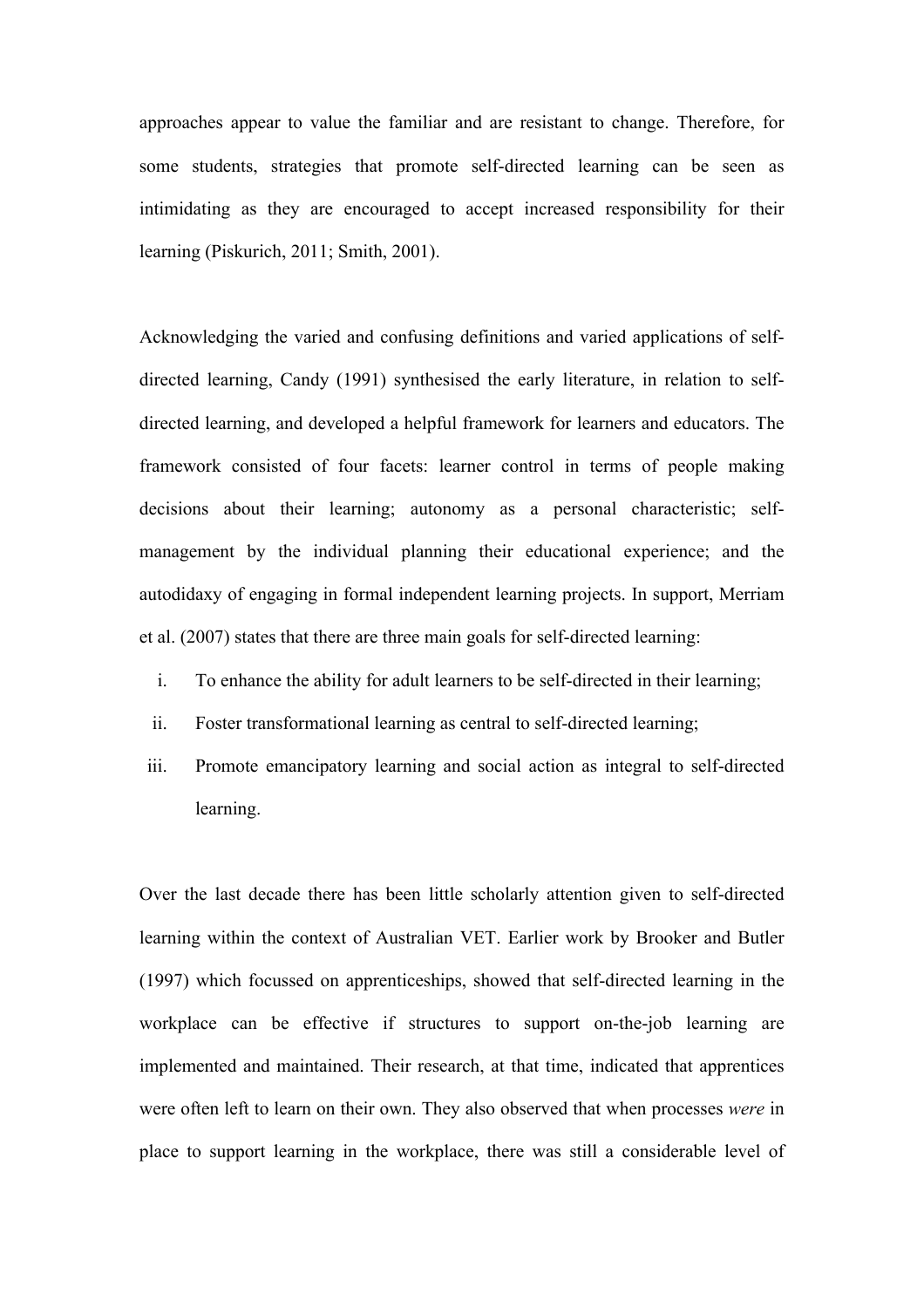assumption that apprentices were innately self-directed. Smith (2001) observed that the challenge to implementing approaches to self-directed learning and supporting learners in the workplace was not that enterprises had an unwillingness, but that it was more of a problem of them knowing how to implement these strategies. In support for workplaces recognising self-directed learning Smith (2002) also commented:

*"there is considerable commercial value in encouraging employees to become effective self-directed learners such that they can develop and pursue their learning goals and outcomes that contribute to competiveness without the need for all learning to occur only when there is direct training by an instructor" (p. 111).*

I believe that revisiting the seminal and applied literature on self-directed learning is important because of the varied interpretations and tensions of the applications on self-directed learning in teaching and learning practice. This is particularly so since the introduction of competency based training within the Australian VET system has led to an emphasis on meeting outcomes with a focus on goals. This approach has been detrimental to notion of 'learning to learn' which is synonymous with the development of self-direction for a lifetime of learning.

# **Initial findings and discussion**

The emerging category of *finding value* consists of three sub categories (or factors) including the *influence of family and friends*, *experiences with work* and *high selfefficacy*. These represent the initial findings of this research project and they will be reflected with the development of a substantive theory.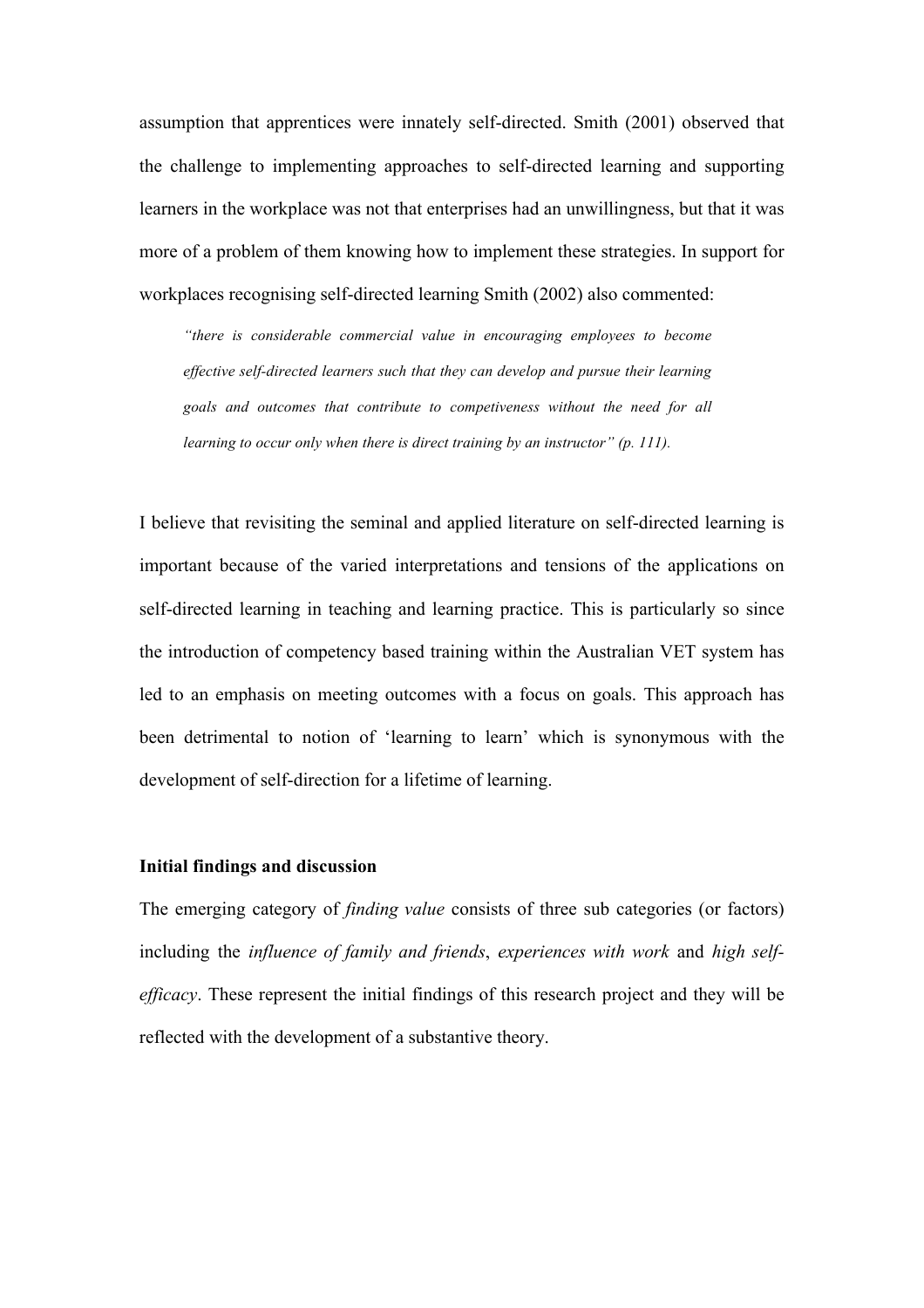## Influence of family and friends

This research suggests that the decision of the apprentices to seek an apprenticeship within the trades was influenced by their family and friends and the value that family and friends place on vocational education and training opportunities as a worthwhile occupational choice.

In the following interview extracts the participants describe the influences of their family and friends in seeking an apprenticeship and a trade occupation:

*"I knew heaps of electricians and plumbers so I wanted to do something different. My grandfather was a carpenter so that's why I wanted to do carpentry"* (A01). *"I always had support with my brother being a bricklayer and he got me into it by* 

*doing a few weekend jobs"* (A03).

*"A few of my mates dropped out of school and became apprentices so it seemed like a good idea and going to university just seemed like going to school again. I hated school"* (A05)*.*

The role of family and friends in tertiary study choices in the southern United Kingdom has been explored by Brooks (2003). Brooks highlighted the central importance of friends and peers in making decisions about further study opportunities, and along with families, have a clear role in informing young people's understandings of education opportunities. Brooks found that young people's parents and step-parents played a pivotal role in influencing and informing their tertiary study choices. She found that this influence was not informed by the caregivers' socio-economic or class status but "on the basis of finer-grained differences such as the extent which they had contact with graduates within the workplace" (p. 290).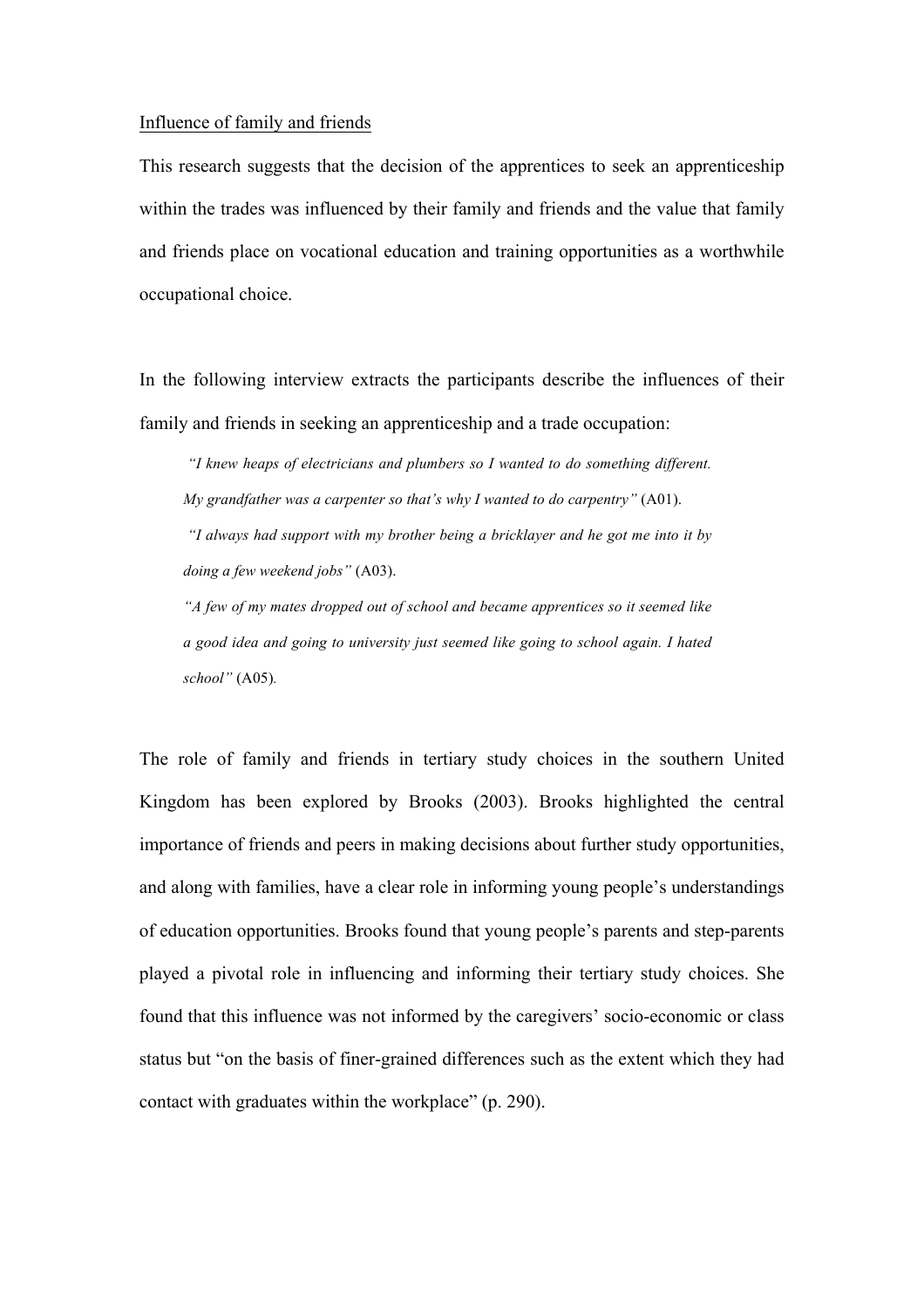Identifying alternative findings to those of Brooks (2003) regarding the influence of parents, their occupation, and social-economic status, Curtis (2008) found from analysis of a longitudinal survey of Australian youth that young people were more likely to commence an apprenticeship if their parents were tradespeople and possessed technical or trade qualifications. In addition to their parents' occupation, young Australians were also more likely to commence an apprenticeship if they were lower achieving students who left school before completing Year 12 and came from low to medium social economic backgrounds.

Collinson (2012) in a study into the sources of teachers' values and attitudes in the United States found that her participants did not necessarily choose to emulate the occupational choices of their parents but credited their parents with instilling values and attitudes towards learning and work. Collinson (2012) also established that spouses and significant others were also influential in re-thinking values and attitudes along with family and close associates. She identified that other situations that led to the re-thinking of values include experiences of another career, life routines and experiences, colleagues, teachers and role models.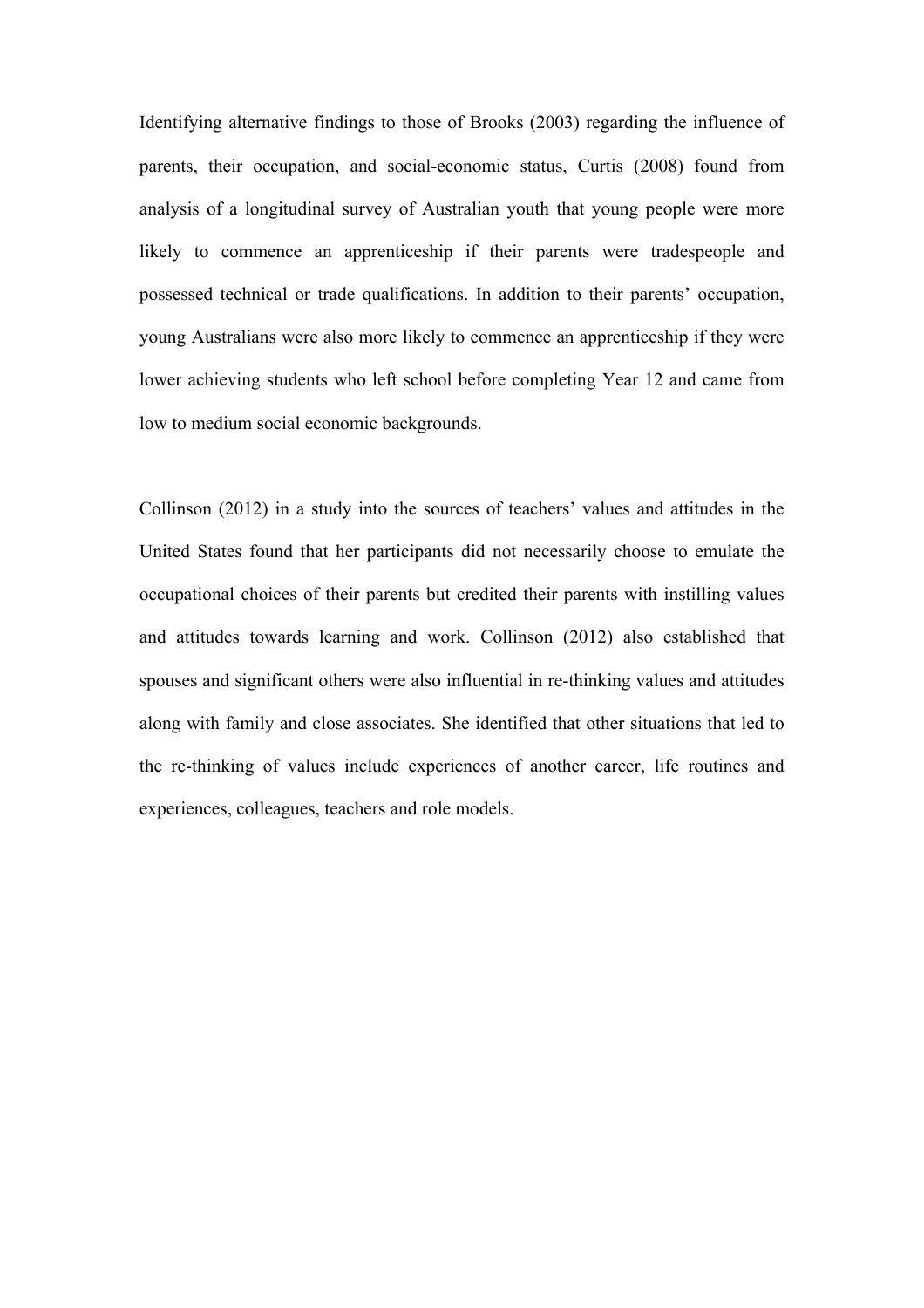#### **Reflective Memo - 31 July 13**

At the time of writing this research memo I am progressing well with the interviews of the apprentices. One of the emerging themes is the influence of family and friends when a young person is considering an apprenticeship and a subsequent trade career. Driving home from the interviews today I was thinking about the influences in my life when I was seeking an apprenticeship. My secondary school metal work teacher, a fitter and turner who did his time at pulp and paper mill, significantly influenced me. Through him I became fascinated with all things mechanical particularly precision components such as roller bearing and gear trains. To me aiming to become a fitter and turner seemed like a good option. I certainly valued the craft. My parents were semi-skilled shift workers at a local food-processing factory. I recall that they worked hard and were fully supportive of me seeking an apprenticeship. I knew that I didn't want to follow them and I had a sense that they didn't want that either. I can still remember the initial disappointment on my father's face when I informed him that I had been accepted into the army as an apprentice fitter and turner and initially indicated to him that I was going to decline the offer and stay in Tasmania.

I wonder what other influences or considerations are there for those today who are seeking an apprenticeship?

## Experiences with work

In addition to the influence by family and friends the decision to seek an apprenticeship and a trade career was also influenced by the apprentice's past experience with the workplace. These workplace experiences included prior work experience, either voluntary, part time, fulltime employment and work experience initiatives at secondary school.

This is supported by the following information from the participants:

*"When I was at school I did some work experience. I did one in scaffolding, plumbing and then carpentry and I always from a young age thought I would be a carpenter" (A02).*

*"I have lots of previous trade experience laboring and wasn't really going anywhere. I decided that I couldn't be a labourer and the next step was driving plant machinery but realistically this was just a glorified labourer and decided to seek an apprenticeship" (A04).*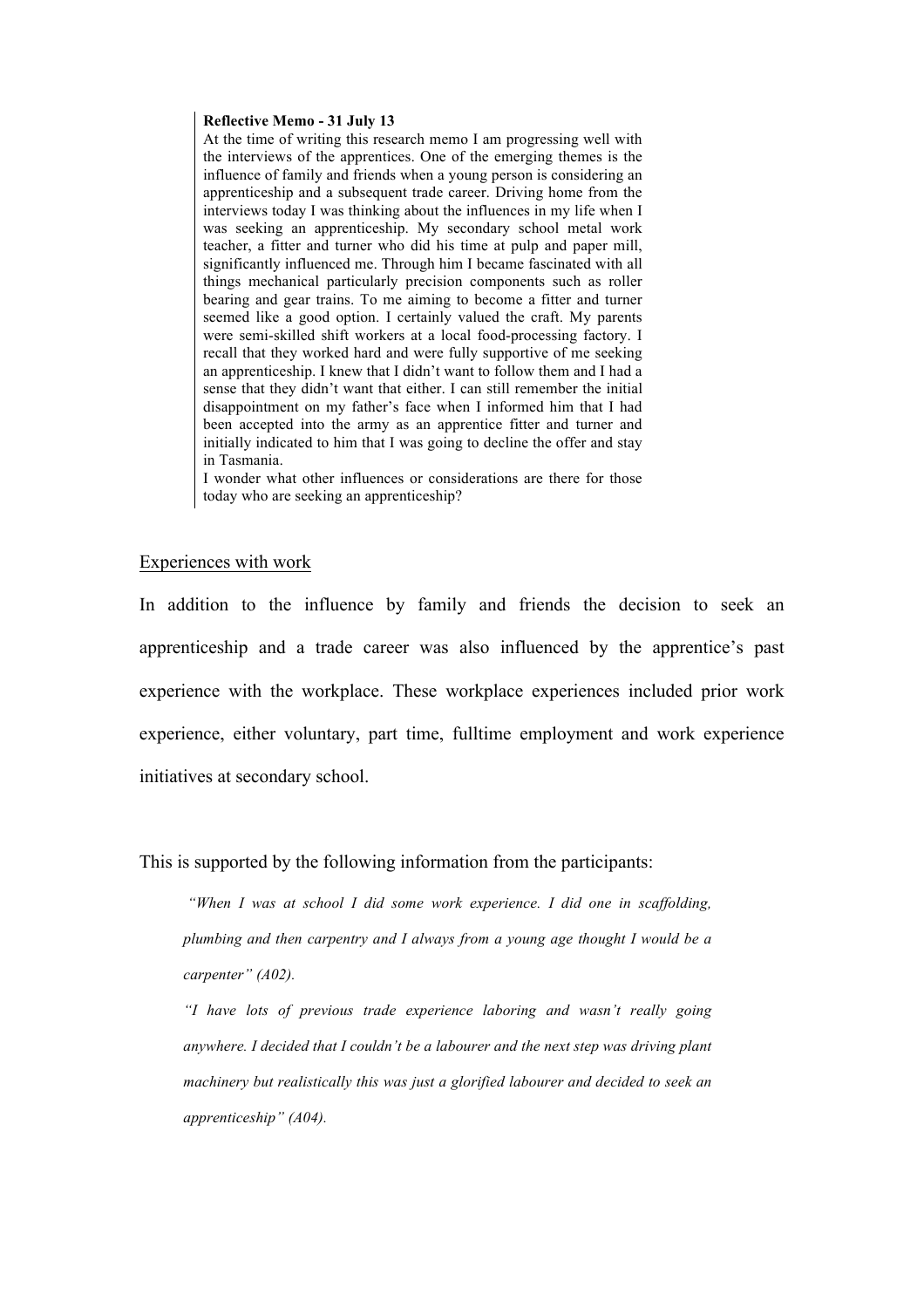*"When I first started my apprenticeship I didn't appreciate it. I did roofing for a year and went back to my apprenticeship" (A06).*

*"I went to the United Kingdom and worked in a joinery factory where I was just a trade assistant. I moved to the United States and was working for a carpenter. When I came to Australia, as I didn't have a trade ticket I couldn't get employment in carpentry. So my reason for doing an apprenticeship was because I needed to get that ticket behind me" (A07).*

*"I looked into a job in building because I love building and I helped two friends build a house" (T02).*

Past experience within the workplace, as revealed by the data collected, contributes to the apprentices realising the value of an apprenticeship. According to Cooper, Orrell, and Bowden (2010) work experience opportunities, which they refer to as drivers:

- Build awareness of potential careers and career development.
- Provide opportunities for civic engagement and service learning.
- Develop dispositions with regard to global citizenship.
- Increase workplace literacy to enable and enhance knowledge generation and transformation.
- Personal development through enhancement of capacity for communication, negotiation, empathy and self-awareness (p. 59).

# High self-efficacy

This research has revealed the influence of others and prior work experience impacts on the apprentice determining the value of the apprenticeship. It was also found that the apprentice was also influenced by their belief that completion of a trade qualification was not only valuable, but also achievable – within their reach with an expectancy of completion.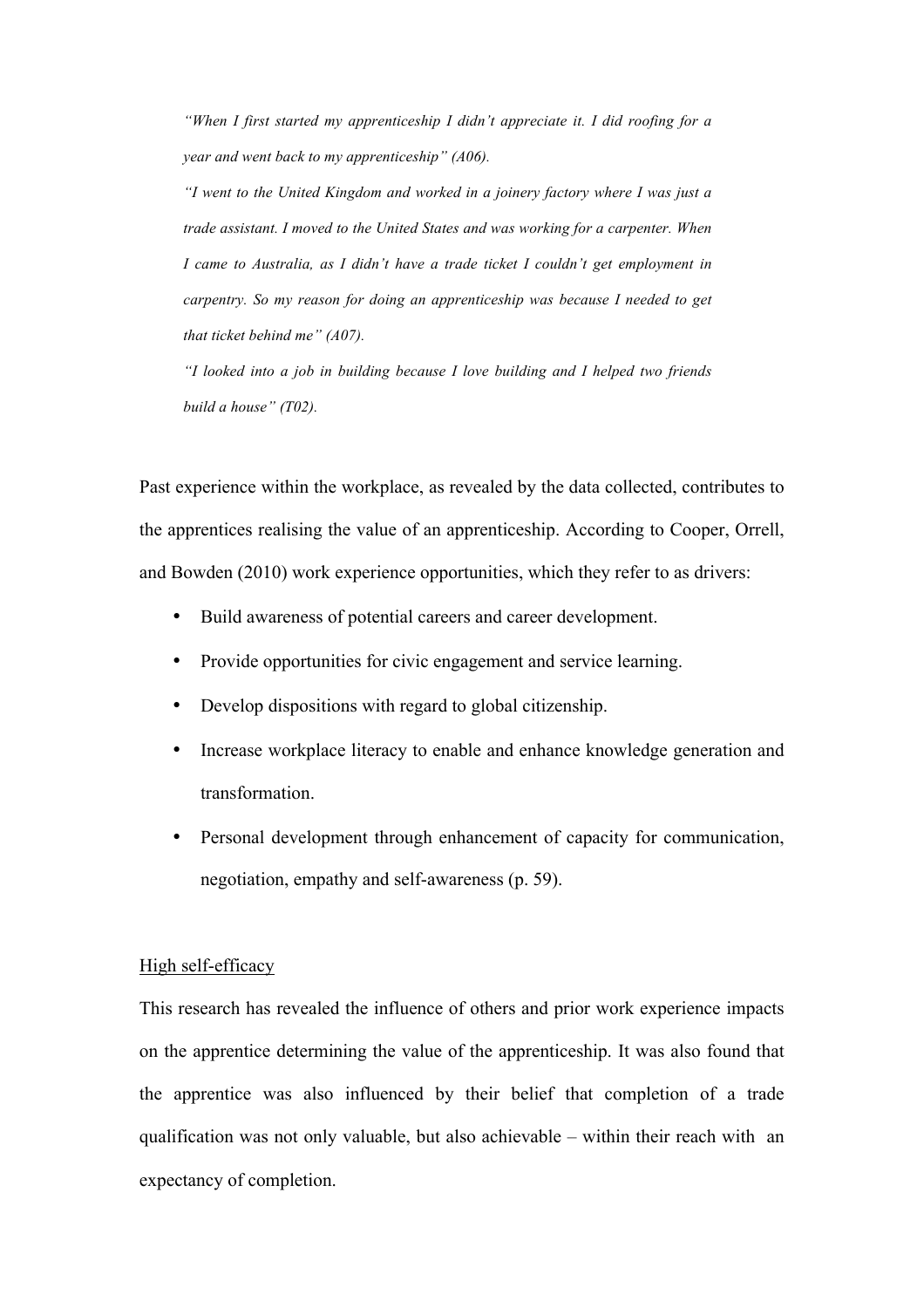Bandura (1997) outlined self-efficacy as the individual's perceived ability at a task. Firstly Bandura contends that self-efficacy is personal and regardless of the influence on the apprentices of family, friends and past experiences with work, self-efficacy is an individual perception. Secondly as self-efficacy is task or competency specific an apprentice can consider him or herself as not being very good at architectural drafting but accomplished at building roof trusses (Bandura, 1997). As one apprentice suggested during this study:

*"I thought that I was smarter than progressing to becoming a plant machinery driver and wanted to get out and actually do something" (A04).* 

Other respondents suggested that they were practical learners and could not or did not like learning from books. The fact that they considered themselves to be better at seeing an item to replicate than reading a drawing, and better at being shown through demonstration how to do tasks as opposed to being given verbal instructions also evidenced this.

During a study of dispute negotiation and resolution in the Hong Kong construction industry which was premised on Bandura's notion of self-efficacy, Yiu, Cheung, Asce, and Siu (2012) describe that:

*"People who have confidence in their capabilities with respect to a specific task anticipate a successful performance, focus their thoughts on how they can succeed, and persist in the face of difficulty while people will avoid tasks for which they have low levels of self efficacy" (p. 131).*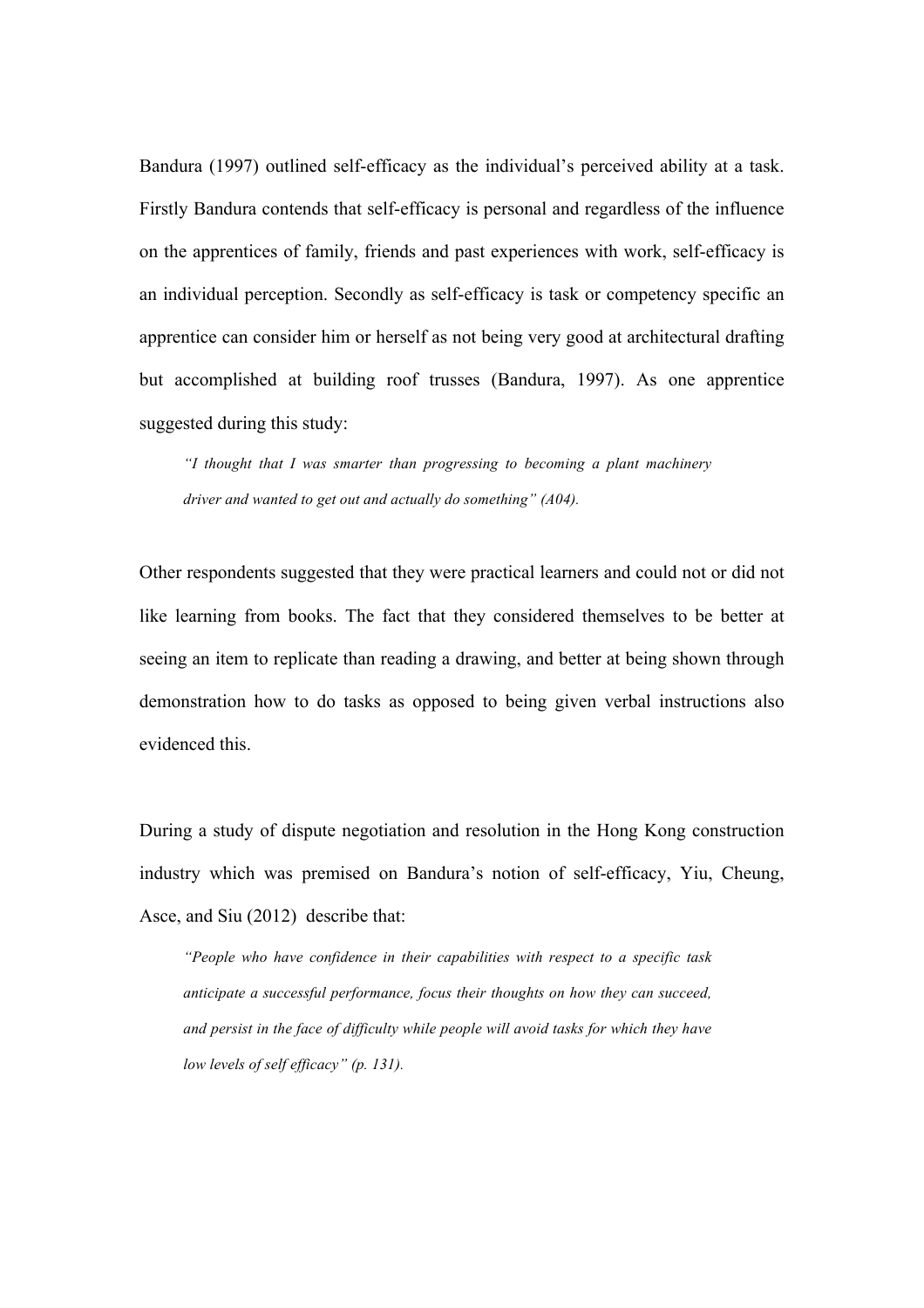According to Bandura (1997) self-efficacy is influenced by four main factors which include enactive attainment or mastery of practice, modeling and vicarious learning, and local persuasion and physiological arousal. Enactive attainment or mastery of practice suggests that the more we practice the more skillful we become; our skills increase in that particular activity where high mastery and high levels of self-efficacy are linked. As we see others in an activity the influence of modeling and vicarious learning comprehends that comparing ourselves with others, and when we see ourselves similar we are more likely to attempt the task upon observing successful completion. When we observe unsuccessful completion or failure of the task, we avoid the task. Social persuasion is consistent with the sub-category of the influence of family and friends and acknowledges that the more power a person has in the apprentice's life; there is propensity for the impact of their advice and opinion to be more effective. The final influence is physiological arousal in terms of the messages that we receive from our body when we engage in rewarding or unpleasant activities. These messages or signals may be obvious like perspiration, increased heart rate or pain. More subtle and equally effective physiological influences involve the release of endorphins or adrenalin (Bandura, 1997, 2012; Sullivan, 2009a, 2009b).

## **Conclusion**

In grounded theory, researchers describe their samples in great detail to allow the reader to decide whether or not to generalise conclusions to similar substantive instances offered by other scholars. These decisions made by readers are theoretical rather than statistical. As a grounded theorist I am less interested in the generalisation of specific findings and more in the generalisability of the developed substantive theory that can be applied, at the judgment of the reader, across a diversity of practice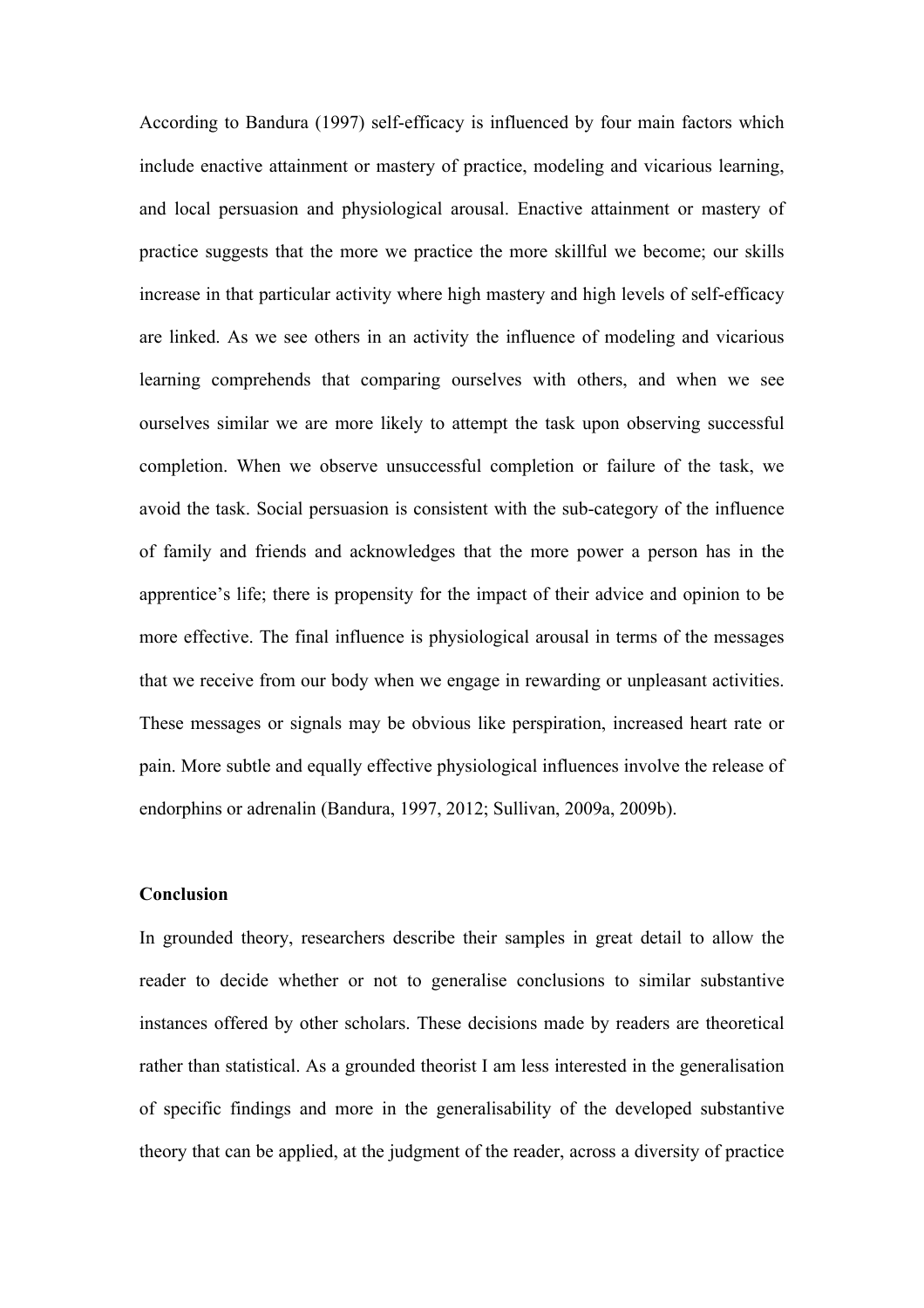settings (Cohen et al., 2007). The development of this substantive theory, which will represent the conclusion of this inquiry, will be influenced by the emerging category of *realising value* and the sub-categories of the *influence of family and friends*, *experiences with work* and *high self-efficacy* that has been identified within this paper.

This doctoral research journey is an inquiry into how apprentices develop the capacity for self-directed learning within a group training organision that operates within the geographic region of the Australian Capital Territory and Southern New South Wales. The development of a substantive theory will be an interpretation, and a way of explaining, how self-direction may be facilitated within apprenticeships. I hope this insight will ultimately prove valuable to practitioners, educational leaders and policy makers within VET in Australia, and perhaps more broadly, who have an interest in this important area of professional practice.

# **References**

- Bandura, A. (1997). *Self-efficacy: The exercise of control*. New York: Freemen.
- Bandura, A. (2012). On the Functional Properties of Perceived Self-Efficacy Revisited. *Journal of Management, 38*(9).
- Brooker, Ross, & Butler, Jim. (1997). The learning context within the workplace: as perceived by apprentices and their workplace trainers. *Journal of Vocational Education & Training, 49*(4), 487-510. doi: 10.1080/13636829700200028
- Brookfield, S. (1986). *Understanding and Facilitating Adult Learning: A comprehensive analysis of principles and effective practices*. San Francisco: Jossey-Bass.
- Brookfield, S. (2012). *Teaching for Critical Thinking: Tools and techniques to help students question their assumptions*. San Francisco: Jossey-Bass.
- Brooks, R. (2003). Young People's Higher Education Choices: The role of family and friends. *The British Journal of Sociology of Education, 24*(3), 283-297.
- Candy, P.C. (1991). *Self-direction for lifelong learning: A comprehensive guide to theory and practice.* San-Fransisco: Jossey-Bass.
- Carré, P, Jézégou, A, Kaplan, J, Cyrot, P, & Denoyel, N. (2011). L'autoformation: The State of Research on Self (-Directed) Learning in France. *International Journal of Self-Directed Learning, 8*(1).
- Charmaz, K. (2006). *Constructing Grounded Theory: A practical guide through qualitative analysis*. Thousand Oaks, CA: SAGE Publications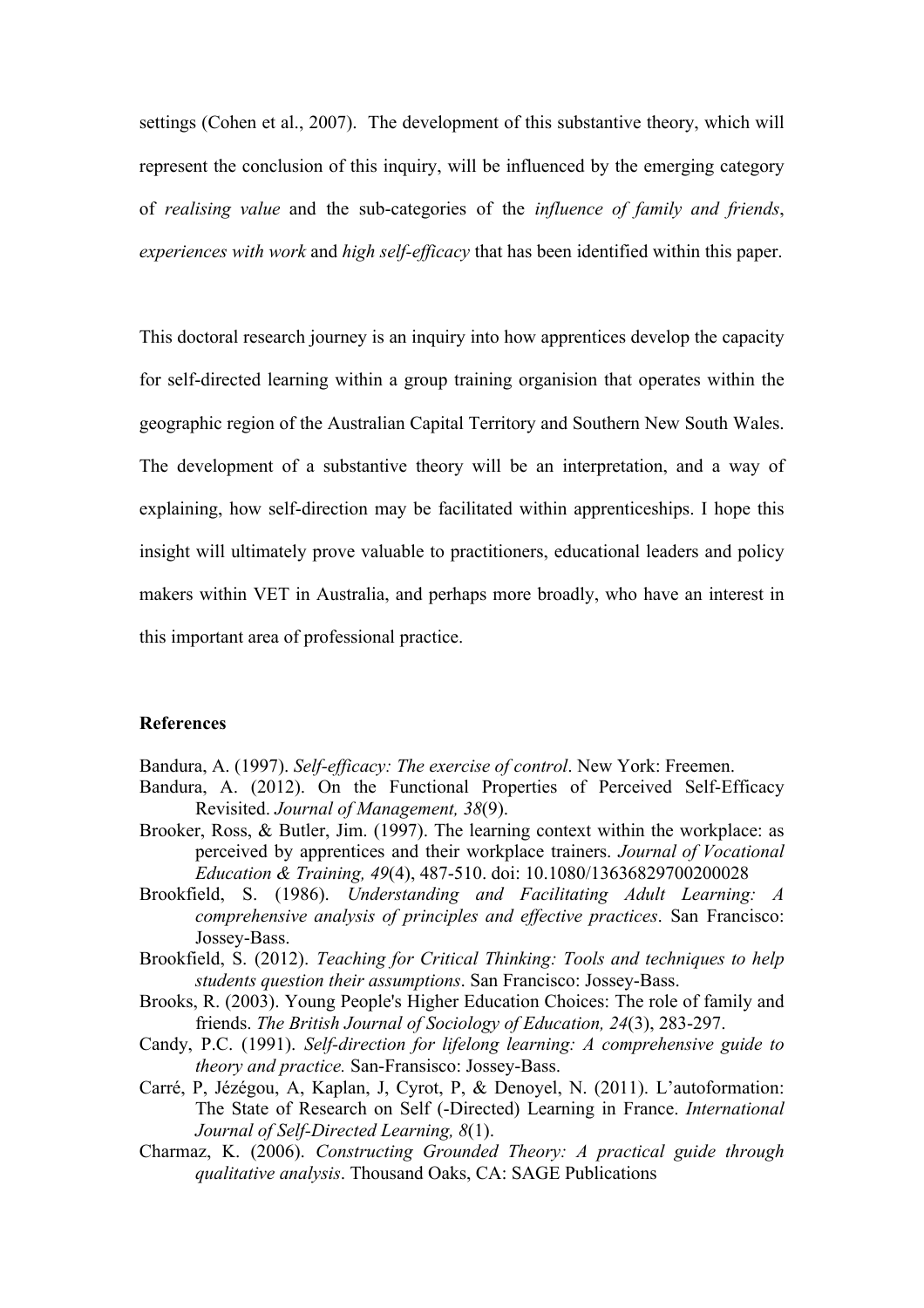- Charmaz, K. (2009). Shifting the Grounds: Constructivist grounded theory methods. In J. Morse, P.Stern, J. Corbin, B. Bowers, K. Charmaz & A. Clarke (Eds.), *Developing Grounded Theory: The Second Generation*. California: Left Coast Press.
- Cohen, L, Manion, L, & Morrison, K. (2007). *Research Methods in Education* (6 ed.). Oxon: Routledge.
- Collinson, V. (2012). Sources of teachers' values and attitudes. *Teacher Development: An International jornal of teachers' professional development, 16*(3), 321-344.
- Cooper, Lesley, Orrell, Janice, & Bowden, Margaret. (2010). *Work Intergrated Learning*. Oxon: Routledge.
- Corbin, J, & Holt, N. (2011). Grounded Theory. In B. Somekh & C. Lewin (Eds.), *Theory and Methods in Social Research*. London: Sage.
- Cranton, P. (2006). *Understanding and Promoting Transformative Learning: A Guide for Educators of Adults*. San Fransisco: Josey-Bass.
- Curtis, D. (2008). VET Pathways taken by school leavers. Melbourne: Australian Council of Education Research.
- Foley, G. (1992). Self-directed learnning. In A. Gonczi (Ed.), *Developing a competent workforce: Adult learning strategies for vocational educators and trainers*. Adelaide: NCVER.
- Glaser, B, & Strauss, A. (1967). *The Discovery of Grounded Theory*. Chicargo: Aldine.
- Guglielmino, L.M., & Long, H. B. (2011). The International Self-Directed Learning Symposium: A 25 Year Perspective. *International Journal of Self-Directed Learning, 8*(Spring 2011).
- Hiemstra, R, & Brockett, R. (2012). *Reframing the Meaning of Self-Directed Learning: An Updated Model*. Paper presented at the Adult Education Research Conference (AERC) 2012, Saratoga Springs, New York.
- Houle, C. O. (1972). *The Design of Education*. San Francisco: Jossey-Bass.
- Kasworm, C.E. (1983). An examination of self-directed learning contracts as an instructional strategy. *Innovative Higher Education, 8*(1), 45-54.
- Knowles, M. (1973). *The Adult Learner: A neglected species*. Houston: Gulf.
- Knowles, M. (1975). *Self-directed Learning*. New York: Association Press.
- Knowles, M. (1980). *The modern practice of adult education: From pedagogy to andragogy* (2 ed.). New York: Association Press.
- Merriam, Sharon B., Caffarella, Rosemary S., & Baumgartner, Lisa M.. (2007). *Learning in Adulthood: A comprehensive guide* (3 ed.). San Fransisco: Jossey-Bass.
- Mezirow, J. (2000). Learning to think like an adult: Core concepts of transformation theory. In J. Mezirow (Ed.), *Learning as Transformation: Critical persectives on a theory in progress*. San-Fransisco: Jossey-Bass.
- Morse, J. (2009). Tussles, Tensions and Resolutions. In J. Morse, P. N. Stern, J. Corbin, B. Bowers, K. Charmaz & A. Clarke (Eds.), *Developing Grounded Theory: The Second Generation*. California: Left Coast Press.
- National Quality Council. (2009). VET Training Products for the 21st Century: Final Report. Canberra: TVET.
- Piskurich, J.F. (2011). Fostering Self-Directed Learning In Medical School: When Curricular Innovation Is Not Enough. *International Journal of Self-Directed Learning, 8*(2).